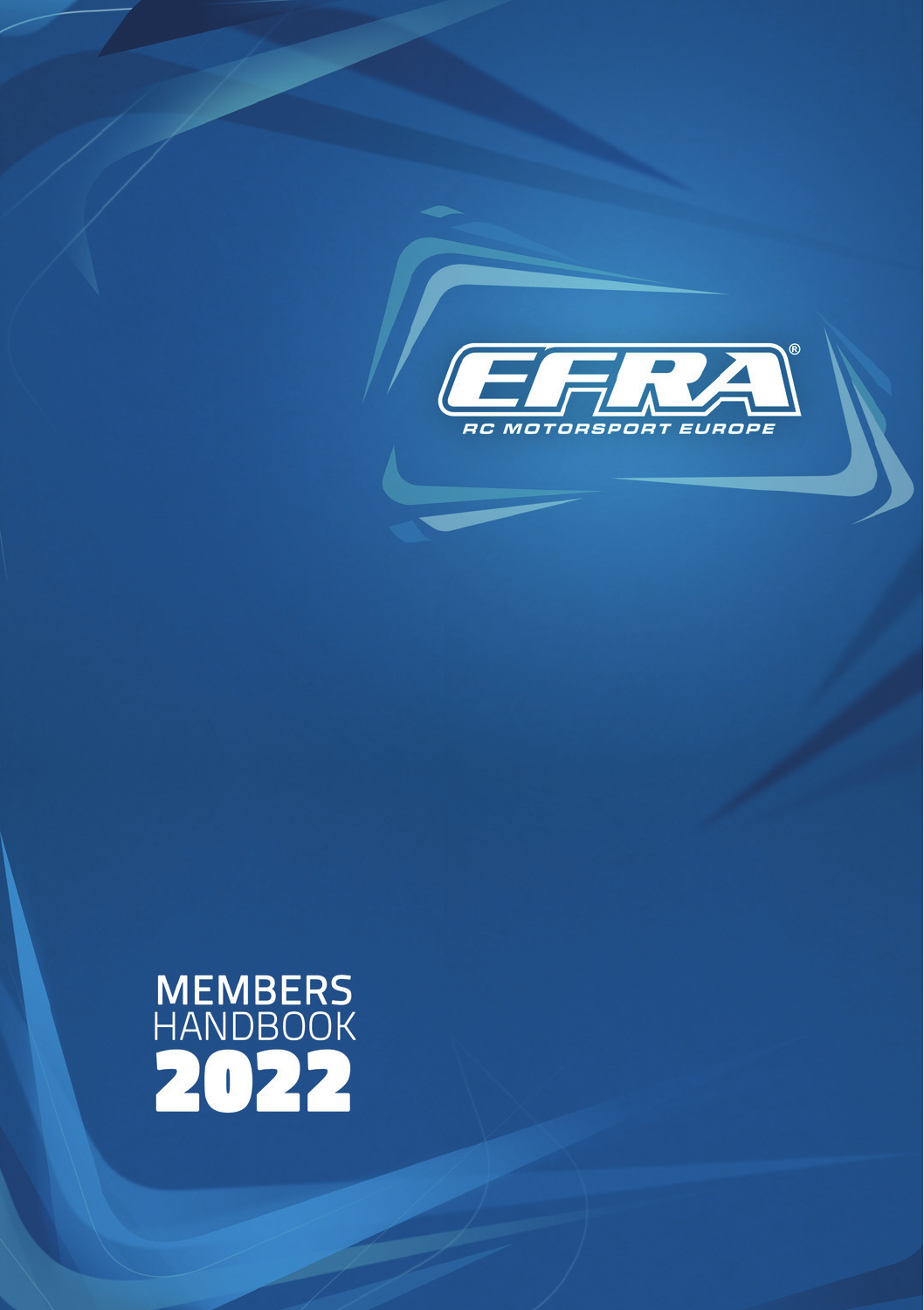# **APPENDIX 4 LITHIUM BATTERIES FOR ALL ELECTRIC CLASSES - TECHNICAL, RACE PROCEDURES & HOMOLOGATION.**

# **BRUSHLESS MOTORS 05 SIZE FOR 1/12th AND 1/10th ELECTRIC CLASSES.**

# **1 LITHIUM BATTERIES - TECHNICAL SPECIFICATIONS:**

 EFRA approved cells will be Lithium based (LiPo/LiFe). Each Electric Section will define the number of cells and the maximum nominal rated voltage.

1.1 Lithium Based (LiPo/LiFe) Batteries can be approved, but must conform to the following :-

 Lithium Based (LiPo/LiFe) battery packs must have a hard, protective case that completely envelopes the cell(s). The case should be made from ABS or a similar material. The two halves of the case must be factory sealed in a way that any attempt to open the case will destroy the case. The only opening in the case that is allowed, is for exit wires or pin type connections. The outline shape of the battery 'hard-case' must be 'cuboid' (six flat surfaces with all angles 90 deg.), edges and corners can be radiused and a 'step' or 'recesses' are allowed in the area of tube connectors in the interest of safety to prevent any short circuit.

1.2 The maximum case sizes, including any manufacturer incorporated plugs or connections are as follows: 4S Batteries:

Length: 139.0mm.

Width: 47.0mm (the max. width includes any side exit wires).

 Height: 48.2mm (Chassis location features additional to this dimension are allowed).

### 2S Batteries:

Length: 139.0 mm.

Width: 47.0 mm, (the max. width includes any side exit wires).

 Height: 25.10 mm (Chassis location features additional to this dimension are allowed).

 Saddle-Pack cells are allowed, but must comply with the above dimensions. Saddle-Pack cells must have a combined dimension of 139.0mm max when placed end to end.

### 1S Batteries:

Length: 93.0mm.

 Width: 47.0mm (Side exit wires are allowed outside this dimension). Height: 18.5mm (Chassis location features additional to this dimension are allowed).

- 1.3 Batteries to comply with the weights specified on the EFRA homologation list, (maximum tolerance for manufacturers is +/- 4%).
- 1.4 Individual cells used in the construction of the battery pack shall be rated with a nominal voltage of no more than (LiPo 3.8v/LiFe 3.3v). Individual cells may be wired in parallel.

 For 4S Packs:- the maximum connection "In Series" is four, to give a maximum pack nominal voltage of - LiPo 15.2v & LiFe 13.2v.

 For 2S Packs:- the maximum connection "In Series" is two, to give a maximum pack nominal voltage of - LiPo 7.6v & LiFe 6.6v.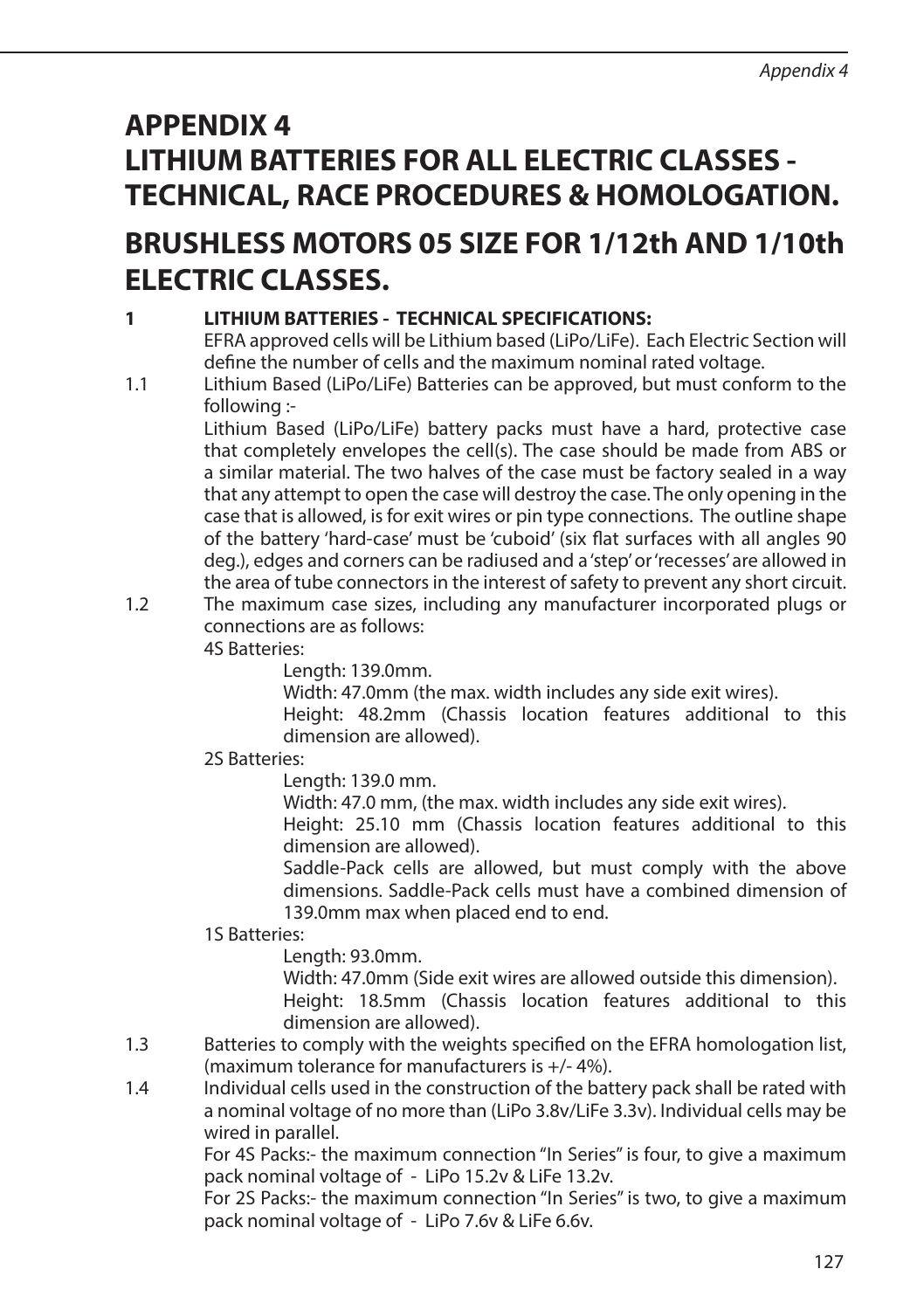#### *EFRA Handbook 2022*

 For 1S Packs:- cells can only be connected in parallel to give a maximum pack nominal voltage of - LiPo 3.8v & LiFe 3.3v.

 NOTE: Cells with a nominal voltage of no more than 3.8v have been allowed at EFRA events since 1st. April 2017. All previously approved cells with a nominal voltage of no more than 3.7v maintain their approval.

#### **The maximum charging cut-off will remain at 4.20v per cell.**

1.5 The battery pack shall have leads extending from the case for the positive and negative electrical connections using wire of adequate size to handle discharge rates acceptable to racing applications.

 Alternatively, the case shall have internal connection points for these wires clearly marked positive and negative so the user can apply the lead wires. Any type of metal connections that are incorporated in the battery pack by the manufacturer must be substantially below the major surface of the plastic casing, to prevent any "short circuit" if placed on a conductive surface. Any type of connection adaptors added, that are conductive and protrude above the level of the plastic case must be removed before the battery is removed from the car.

1.6 The case must have the original suppliers label intact, clearly stating:- the Part # of the pack, the rated nominal voltage, the chemistry (Lipo/LiFe), the rated energy capacity of the pack in Wh. and the 'C' rating of the pack. The Brand name/logo shall be easily readable.

 NOTE: From 2017 onwards; Saddle Pack batteries that are 'hard wired together can state the nominal voltage of the combined number of batteries, BUT Saddle Pack batteries supplied as individual batteries (not hard wired together), MUST show the correct nominal battery voltage for each individual battery on the labels, not the combined voltage.

1.7 As EFRA events are International, EFRA will only accept batteries for approval that comply with the maximum energy capacities required by passenger airlines.

### **2. LITHIUM BATTERIES - RACE PROCEDURES:**

 EFRA will publish approved Battery Lists each year, showing all the batteries that have been homologated and are eligible for use at EFRA sanctioned events. This includes any batteries that are included on any 'official archive' lists. Only batteries shown on the official EFRA website will be legal for use at EFRA sanctioned events.

 All Lithium Batteries must comply with the published data shown on the EFRA Approved Battery Lists. Batteries that are not compliant with the dimensional rules or published weights will not be allowed.

- 2.1 Modifications to the original battery case, by removal of material or any modification that could be deemed to affect safety is not allowed.
- 2.2 All LiPo/LiFe packs must be charged with a LiPo/LiFe-capable charger using the industry standard CC/CV (Constant Current/Constant Voltage) charge profile.
- 2.3 Any competitor found to be charging cells using a charger that is not specifically designed for LiPo/LiFe cells, or using a charge profile other than the industry standard CC/CV, will be penalised at the event.

 Any competitor found to have charged LiPo/LiFe cells to above the voltage values detailed in rule 2.7 (below) will be penalised.

2.4 LiPo/LiFe drive batteries must be in a 'Lipo sack' at all times when being charged or discharged. This applies to any discharging procedures except during a race or when using organiser supplied resistors. Anybody not doing this, will be penalised at the event.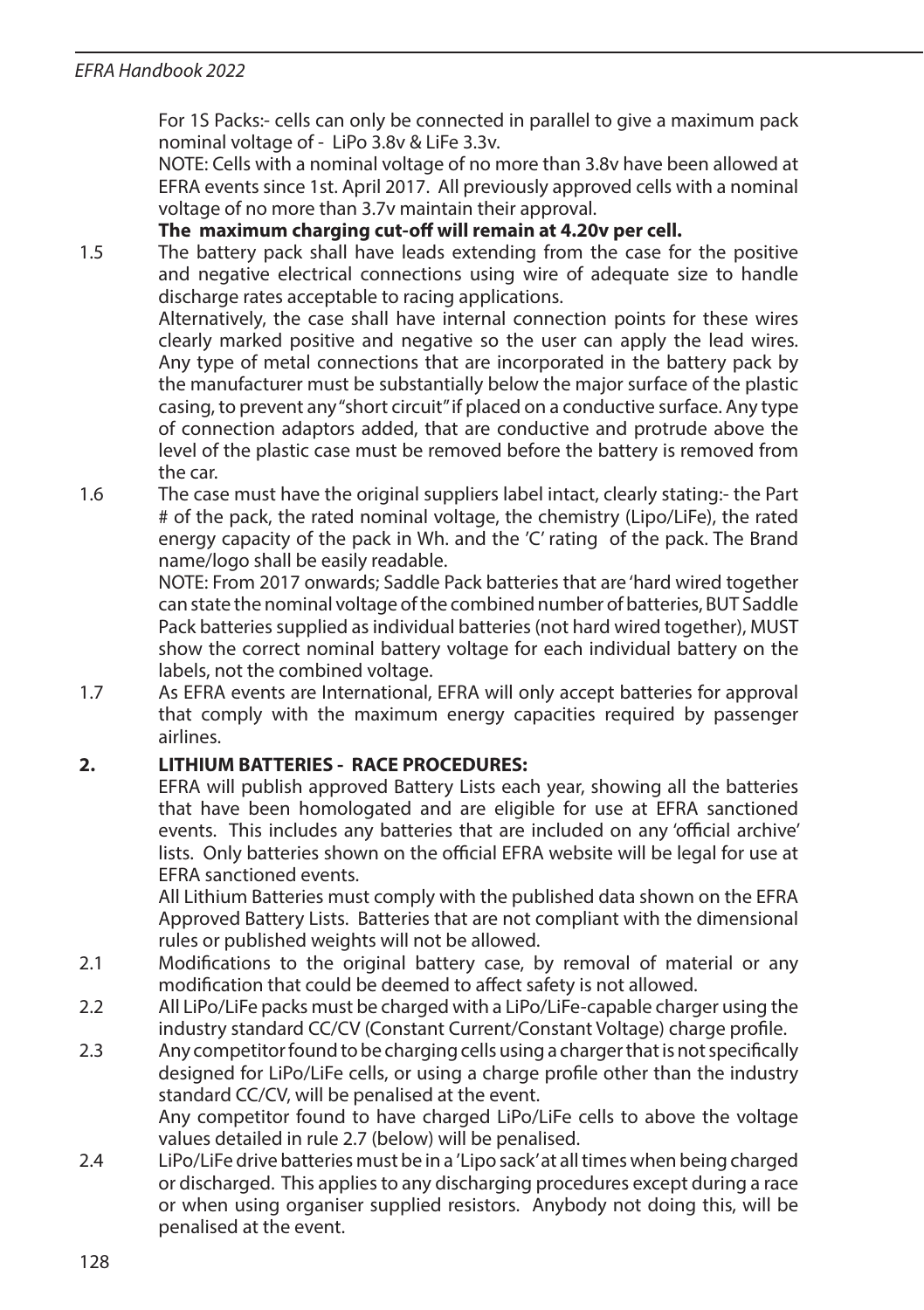LiPo sack is defined as a receptacle designed for the purpose of charging LiPo/ LiFe batteries and of a suitable construction as to contain a LiPo/LiFe fire.

- 2.5 The use of any additional heating of any type, to heat a LiPo/LiFe Battery is not allowed. The use of any cooling devices or "freeze" sprays of any type to cool a LiPo/LiFe battery is not allowed.
- 2.6 If multiple individual batteries are connected together (in parallel or series). then all batteries used must be of the same manufacturer brand and same Part Number.
- 2.7 4S LiPo/LiFe Batteries: may be charged to a maximum of 16.80v (LiPo) resp. 14.80v (LiFe).

 2S LiPo/LiFe Batteries: may be charged to a maximum of 8.40v (LiPo) resp. 7.40v (LiFe).

 1S LiPo/LiFe Batteries: may be charged to a maximum of 4.20v (LiPo) resp. 3.70v (LiFe).

Overcharging is a serious safety hazard and will not be tolerated.

2.8 Batteries cannot be charged or changed during a race.

# **3. LITHIUM BATTERIES – APPROVAL PROCEDURES:**

- 3.1 From 2009, EFRA only homologates Lithium based batteries. Lithium based (LiPo or LiFe) batteries must be submitted to EFRA for approval and be listed on the EFRA homologation lists before being allowed at EFRA sanctioned events. Manufacturers or their agents will be responsible for paying all approval fees. The approval fees for each individual battery are detailed in General Rule 3.5.7.
- 3.2 Submission dates:-

 4S Batteries - A minimum of one individual battery has to be received by 1st Dec. 2S Batteries - A minimum of one individual battery has to be received by 1st Dec. 1S Batteries - A minimum of one individual battery has to be received by 1st Dec. Cells received after the above submission dates (1st Dec.) will not be included on the EFRA approved list for the following year

- 3.3 Each individual battery sample must be supplied with :
	- (a) Lithium based batteries must be covered by their safety test certification in accordance with UN Manual of Test and Criteria ST/SG/AC.10/11/Rev.6, Part 3, Sub-Section 38.3, Tests T1 to T8.
	- (b) Technical Spec. sheet detailing; the recommended maximum charging rate, the maximum voltage when charging, case material, case wall thickness and method of sealing the case, the battery weight (max tolerance +/- 4%).
	- (c) Name and contact details of a minimum of two appointed distributors for the batteries in EFRA member countries.
- 3.4 New batteries have to be submitted to the EFRA Battery Homologation Officer for approval. Subject to the Homologation Officer being satisfied that the new battery conforms with technical specifications and commercial availability, the battery will be legal for use at EFRA sanctioned events from:
	- 4S Batteries the following April 1st.
	- 2S Batteries the following April 1st.
	- 1S Batteries the following March 1st.
- 3.5 Any changes to the technical specifications or visual appearance of the battery or casing after the original approval ,will require re-approval.
- 3.6 All previously approved batteries may be used for their lifetime or until their specifications no longer comply with the original one that was approved. It is the driver's responsibility to prove the legality of his batteries in case of doubt.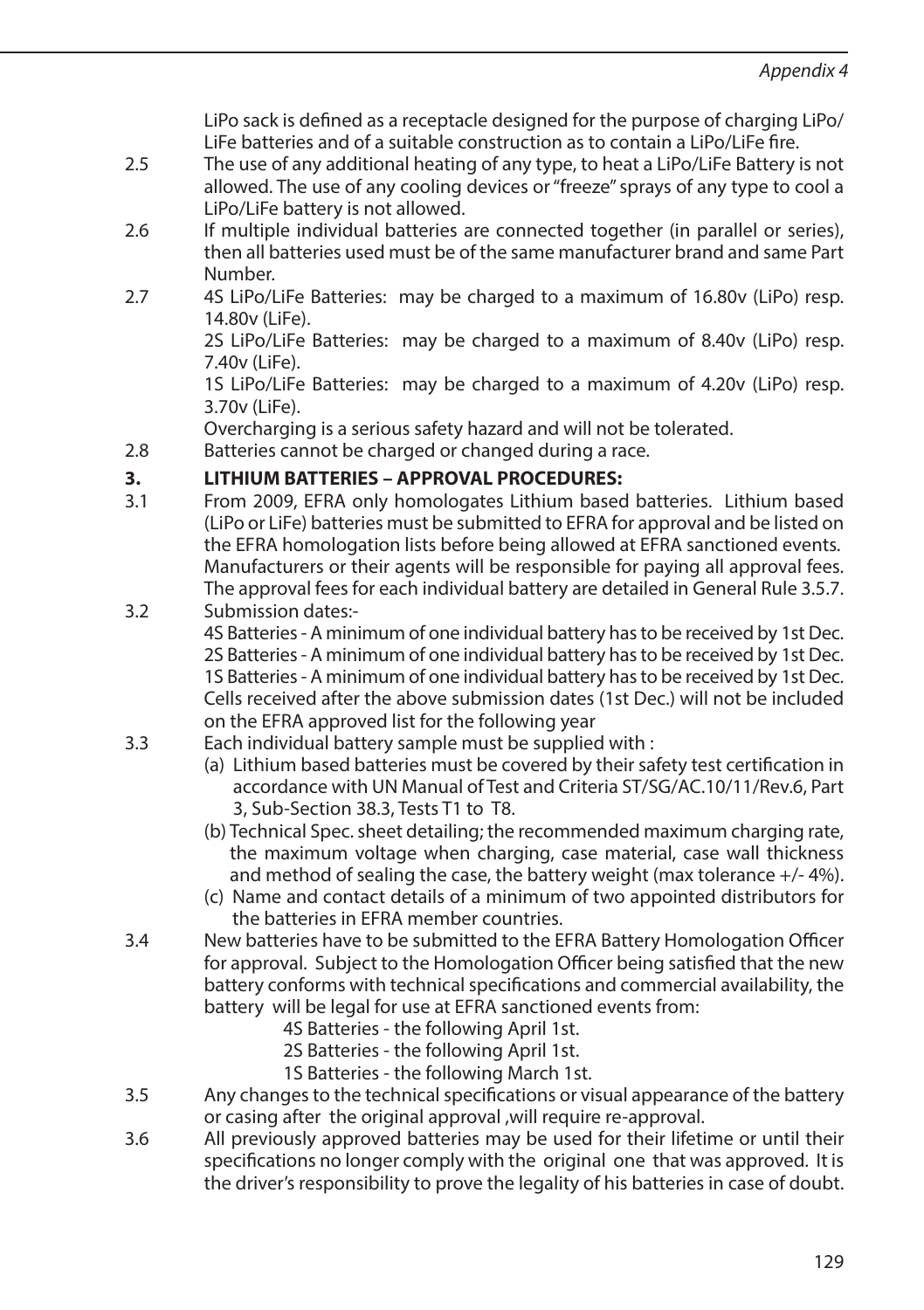## **4. BRUSHLESS MOTORS (05 Size) FOR ELECTRIC 1/12th & 1/10th SCALE CARS:**

 All EC and GP events will clearly state which class of motors to be used. From May 2016, only motors included on the EFRA Homologation Lists are allowed at EC and GP events in the 1/12th. & 1/10th. Electric Classes.

4.1 EFRA homologate two types of Brushless Motors -- 'MODIFIED' & 'SPEC.' (a) For MODIFIED motors: sensored or sensorless motors are allowed.

(b) For 'SPEC' Class motors: only sensored motors are allowed.<br>4.2 When the motor is sensored:-

When the motor is sensored:-

 It must use a six position JST ZH connector model number ZHR-6 or equivalent connector with 6JST part number SZH-002T- P0.5 26-28 AWG contacts or equivalent. Wire sequence must be as follows:

Pin #1 - Black wire ground potential

Pin #2- Orange wire phase C

- Pin #3- White wire phase B
- Pin #4 Green wire Phase A
- Pin #5- Blue wire temp control, 10K thermistor referenced to ground potential

Pin #6- Red wire  $+5.0$  Volts DC  $+/-10\%$ 

 Compatible speed control must use the 6 position JST header part number X-6B-ZR-SMX-TF (Where the X denotes the style of header), or equivalent. The power connector has to be clearly marked A, B, C: A for phase A, B for phase B and C for phase C.

#### **ALL MODIFIED & 'SPEC' Class Brushless Motors 05 size must comply with the following:-**

- 4.3 The motor has to be rebuildable . Ball bearings are allowed. The motor must be constructed to allow easy replacement of the; rotor, bearings and front End-Bell.
- 4.4 All motors must have the original manufacturer's name or logo permanently marked by the manufacturer into the end bell or end-plate.
- 4.5 No hybrid motors allowed (mixing of parts from different manufacturers), with the exception of Rotors in Modified Motors only that were approved prior to 01.04.15.
- 4.6 No modifications, designs changes or removal of materials are allowed to any approved motor. Only 'optional' parts or rotors detailed on the EFRA Approved Lists are allowed. Any changes or modifications will require the motor to be re-submitted for approval.
- 4.6.1 It is the competitor's responsibility to ensure that any motor used at an EFRA sanctioned event complies with all EFRA rules. If any motor is found to NOT comply with the EFRA motor rules, any results using such motor will be disqualified, regardless if the motor is included on the EFRA homologation list. If there is definitive proof available; that the motor manufacturer supplied a motor (to the competitor) that does not comply with EFRA rules, then sanctions could be taken against the specific manufacturer(s).
- 4.7 Can Assembly (not including rotor shaft):- Overall maximum/minimum diameter is 36.02mm./34.00mm. measured at whatever point yields the maximum /minimum dimension, excluding solder tabs or lead wires. Overall maximum/minimum length is 53.0mm./50.00mm. measured from the mounting face of the motor to the furthest most point of the end bell/plate, not including solder tabs, lead wires or original manufacturer's logo or name. Motor mounting holes must be on nominal 25.0 to 25.4mm centres.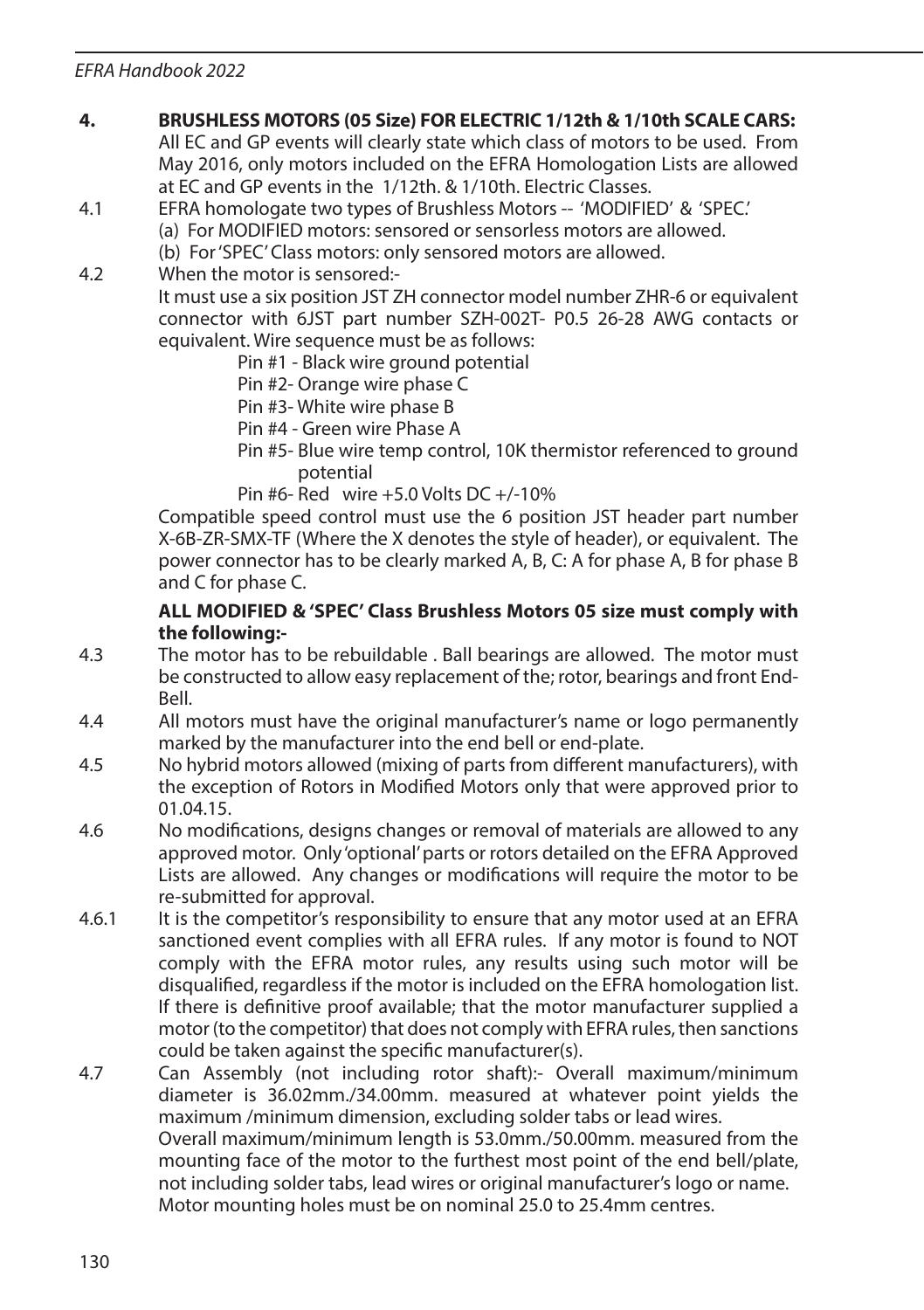4.8 Can/Casing design requirements to allow verification of stator sizes, design and construction.

 Rule has been updated many times to accommodate various manufacturer design changes:-

- a) Before 2012, motors were not required to have any holes or slots for stator verification. Stators did not have to be removable.
- b) From 2012, if the stator cannot be easily removed from the assembled motor, the Can/Casing was required to have holes or slots to allow measurement of the stator and visual appraisal of the laminates. Then from 01.03.18 a minimum two pairs slots or holes (each exposing 3mm of stator ends minimum), in line with the centre-line of the stator, that will allow measurement of the stator length. And slots or holes to allow visual appraisal of the laminates.
- c) Starting 01.03.21, any new motor submitted for homologation must have a minimum of one full length slot in the motor casing, parallel to the centreline of the stator, to allow all laminates to be viewed. This slot(s) must have length and width dimensions sufficient to allow stator length measurement using conventional measuring tools.

 Older approved motors without all the above features retain their homologation status.

4.9 Stator: The stator must be continuous laminations having the same overall shape, being one after the other without anything in between. The laminations must be of one homogeneous material without cut-outs, holes or hollow sections other than for the three slots of copper coil wires and (if needed) the three grooves for the screws used to hold the entire assembly together. Stator minimum length 19.30mm, maximum 21.00mm measured across the metal surfaces of the laminates and not including any coatings. The faces of the end laminates of the stator must be free of any coatings or mouldings for minimum 1mm from the outer circumference to allow direct measurement across the metal faces of the stator ends (to be applied to any new motor range submitted from 01.03.18). The outer circumference edges of the end laminates must be complete with no material removed, to allow accurate measurement. The thickness of the stator laminations is 0.35 +/- 0.05mm. All laminations must be of the same material.

 NOTE : Whilst all laminates in the stator must have the 'same overall shape/ design', removal of sharp edges is allowed in the winding area on the end laminates (only) to offset damage to wire coatings. This is clarified as follows:- The top and bottom laminate in the stator stack of Brushless Motors covered by these rules may be deburred or chamfered only on the wire winding web/ leg, so long as the overall thickness of these end laminates is the same as other laminates in the stator and so long as the overall measured width of the wire winding web/leg of these end laminates is the same as other laminates in the stator. This requirement effectively restricts any deburring or chamfering to only the top and bottom laminates in the stator.

### **MODIFIED BRUSHLESS MOTORS - 05 SIZE Specific Requirements & Dimensions.**

- 4.10 Inside diameter of the stator must accept "plug" gauges of 12.5mm minimum, 16.0mm maximum.
- 4.11 The winding: Delta and Y wounded stators are permitted. Only circular (round) pure copper is permitted. There is no turn limit, but individual Classes may restrict the number of turns to a specific minimum.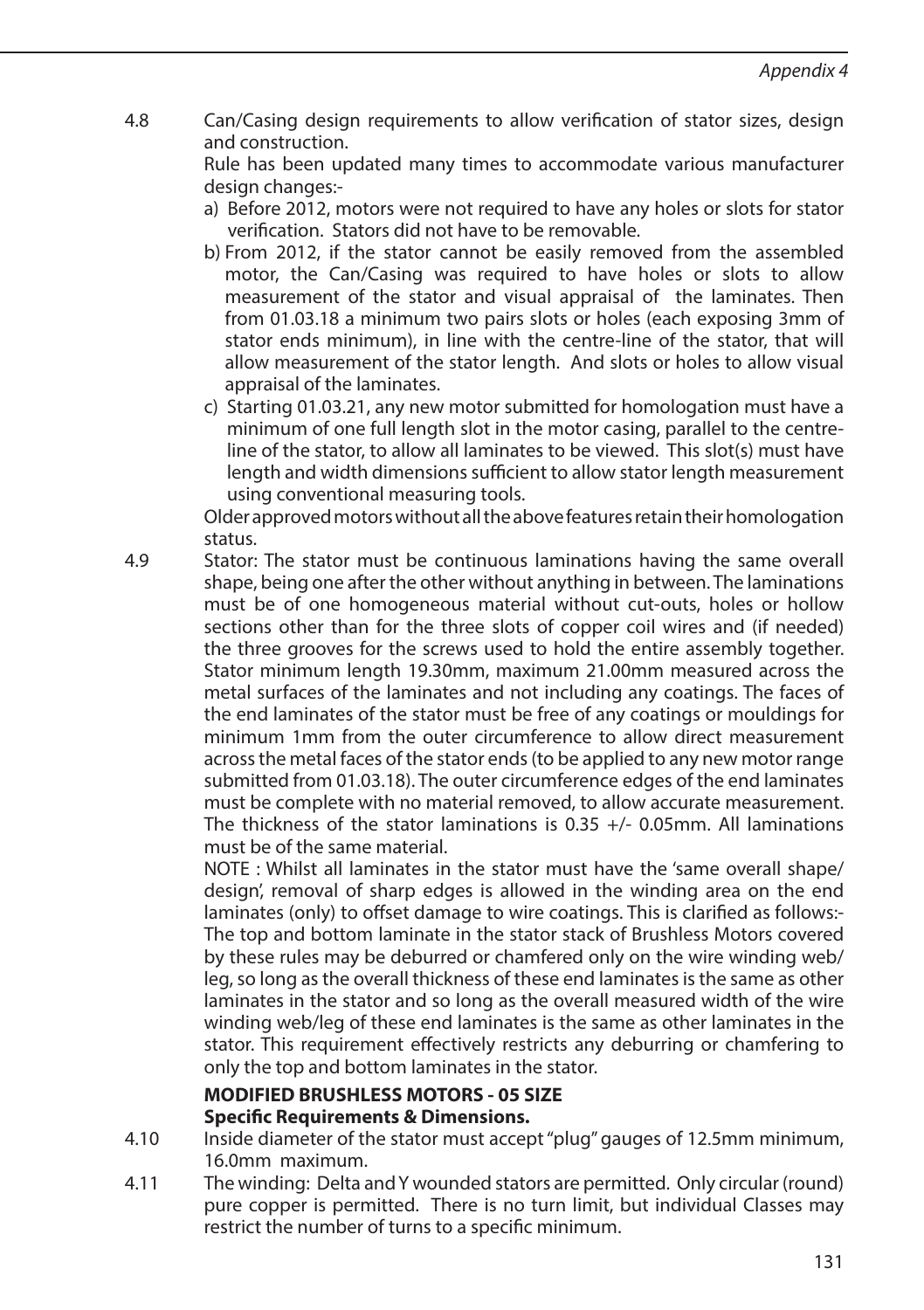No solid glue or 'filler' can be added to the wires of the final winding assembly. When the stator has been 'cut' to gain access to the wires, unwinding of the wires must be possible by normal 'hand' procedures. A small amount of lacquer added to the winding is allowed, providing unwinding by hand is possible.

4.12 The Rotor: Shaft diameter where the pinion gear mounts must be 3.175mm. Only one piece, two poles Neodymium bonded or sintered, or Ferrite magnetic rotors are permitted. The rotor will be identified with the manufacturers name or logo and the unique part number. Applies to all rotors in new motors or new optional rotors starting from 1st. April 2015 onwards.

 Starting 01.03.21, any new motor or new optional rotor submitted for homologation must have the unique part number of the rotor etched/stamped on the external flat area of the rotor shaft (where the pinion is located). This must be the listed part number as shown on the homologation list. Rotor sizes/ dimensions are not acceptable.

 Magnet: Minimum length 23,0mm. Maximum 27,0mm. Magnet minimum diameter 12,0mm, maximum 15,5mm. not including any non-magnetic balancing aids.

#### **'SPEC' CLASS BRUSHLESS MOTORS - 05 SIZE Specific Requirements & Dimensions.**

The following rules have been agreed by various International organisations. Applicable to motors of :- 21.5T, 17.5T, 13.5T and 10.5T wind limit.

- 4.13 Only sensored motors are allowed in the Spec. classes. It is not mandatory that sensored Speed Controls have to be used, or that the sensor "harness" has to be connected.
- 4.14 The Inside diameter of the stator must accept a "plug gauge" of 14.50 mm +0/- .005 diameter, clearing the stator, plus its windings and the electrical collection ring at any end of the stator.
- 4.15 The Winding: Only three slot (phase) 'Y' (star) wound stators are allowed. No delta wound stators allowed. Only circular (round) pure copper wire permitted. The three slots of the stator must be wound with: -

21.5T Class:- 21.5 turns of - 2 wires at: 0.724 mm. maximum wire dia.

17.5T Class:- 17.5 turns of - 2 wires at: 0.813 mm. maximum wire dia.

 13.5T Class:- 13.5 turns of - 2 wires at: 0.724 mm. maximum wire dia. and - 2 wires at: 0.574 mm) maximum wire dia.

10.5T Class: - 10.5 turns of - 2 wires at: 0.813 mm. maximum wire dia.

and - 2 wires at: 0.643 mm) maximum wire dia.

Wire dimensions are before lacquer coating.

 No solid glue or 'filler' can be added to the wires of the final winding assembly. When the stator has been 'cut' to gain access to the wires, unwinding of the wires must be possible by normal 'hand' procedures. A small amount of lacquer added to the winding is allowed, providing unwinding by hand is possible. The electrical circuit through the windings can only be from the ends of the

wires forming the designated number of turns. NOTE: The above metric wire diameter sizes are direct equivalents to the nominal AWG sizes previously shown. (Reference to AWG sizes removed for simplicity).

4.16 The Rotor: Shaft diameter where the pinion gear mounts must be 3.175mm. Only one piece, two pole Neodymium bonded or sintered, or Ferrite magnetic rotors are permitted.

 The rotor will be identified with the manufacturer's name or logo and the unique rotor part number. Applies to all rotors in new motors or new optional rotors from 1st. April 2015 onwards.